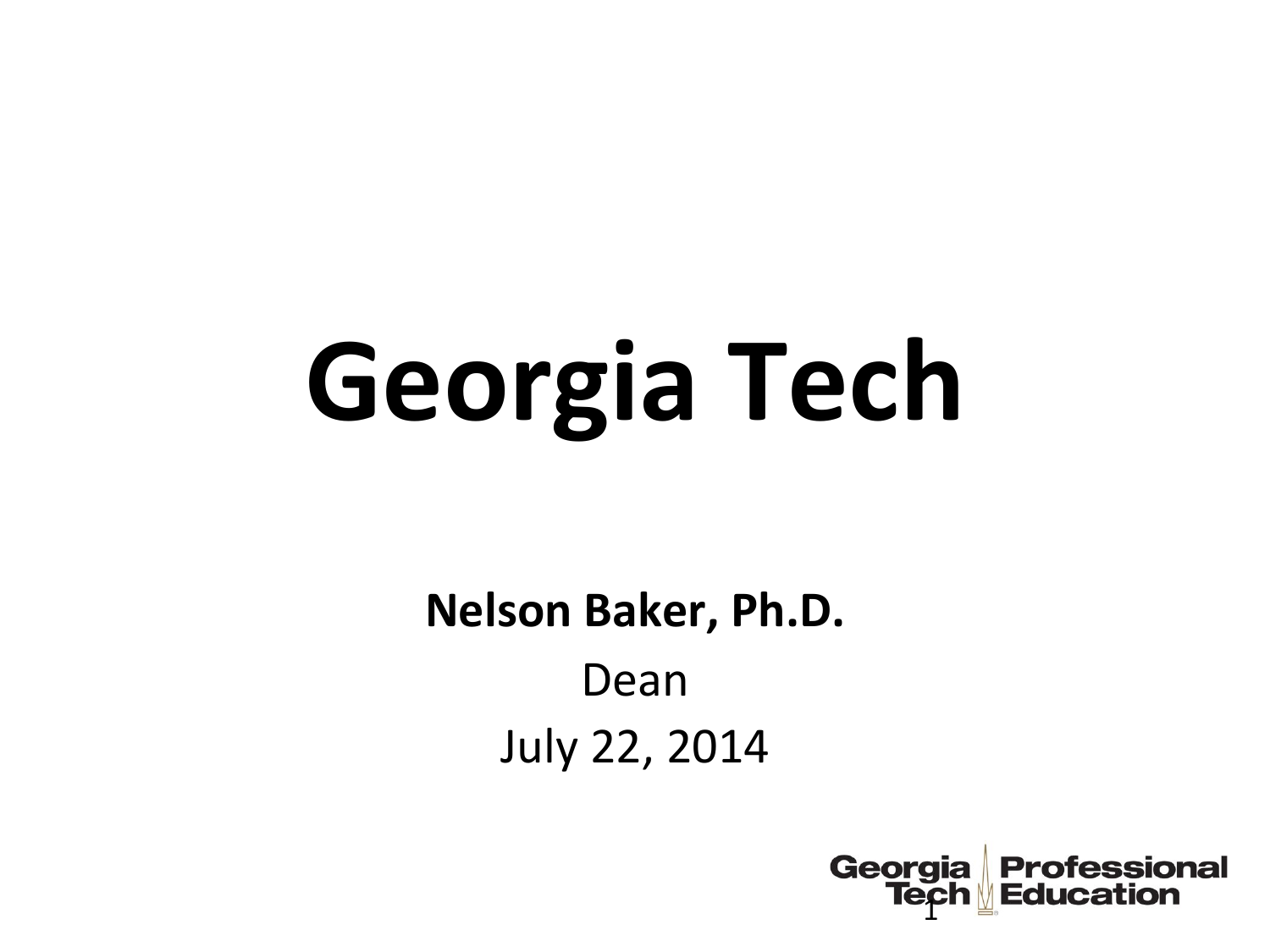# Georgia Tech Context

- Professional Education (annually)
	- $-13,500$  individuals from half world's countries
	- $-$  3,000 companies
	- $-$  \$28.5M revenue (~50% back to GT)
- Coursera
	- $-$  ~750,000 enrollments in 2 years
	- $-$  20+ courses,  $\sim$ 10/year created
	- $-$  Past year has seen many flipped classes
- Online Master Science Computer Science
	- With!Udacity!and!AT&T!
	- $-$  Fall 2014: 1,200 students; Spring 2015: 2,000 students
	- $-$  Non-credit courses also available

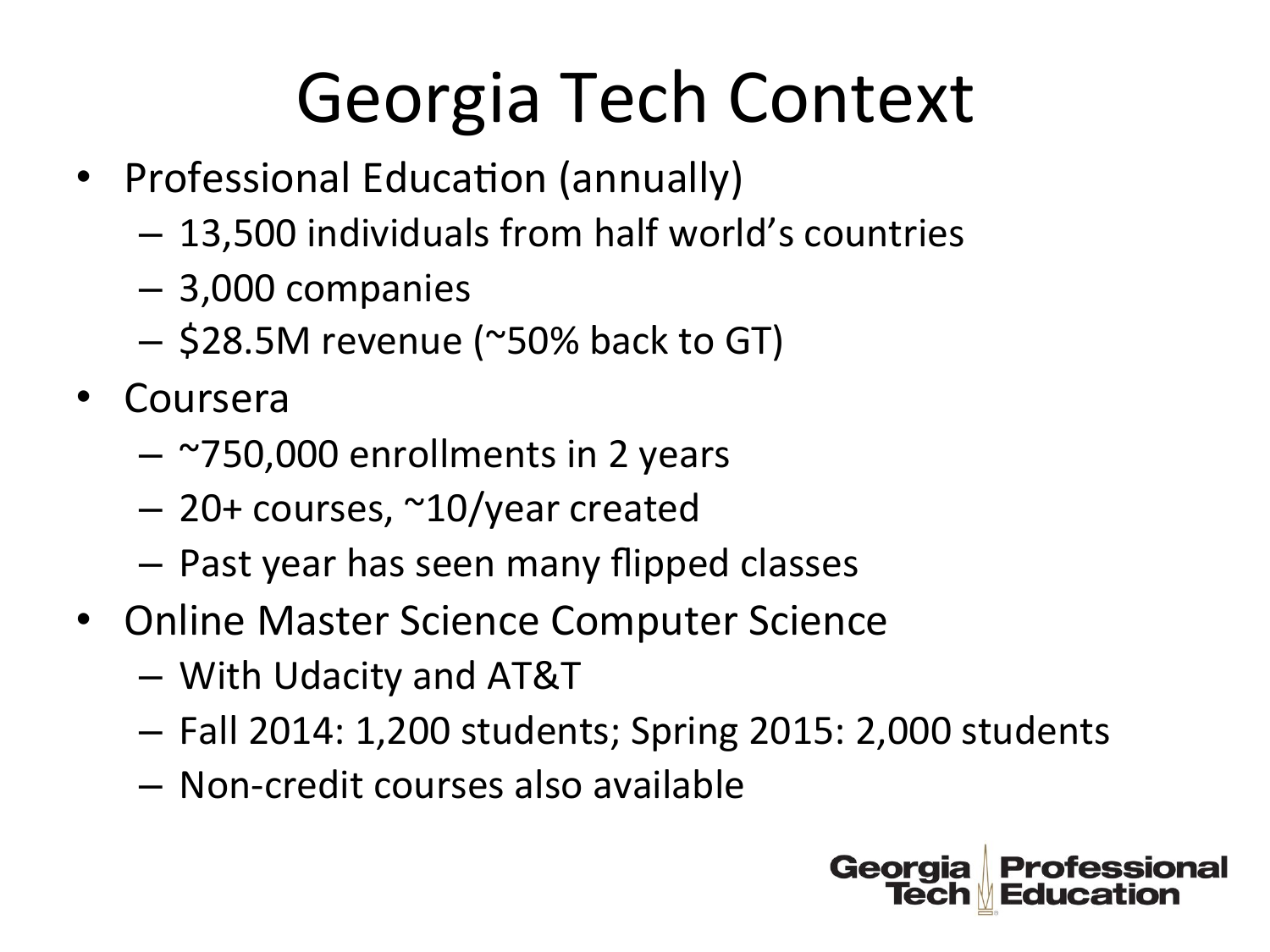# **Higher Education: Changing Context**

- Public pressure on higher education
	- Student loan debt exceeds consumer credit debt
	- No longer just great graduates; must be employable
	- No longer initial job; interact for lifetime career
	- No longer just world class research; create companies/jobs and move research findings to industry faster
	- No longer just local impact; influence global activities
	- Qualities of graduates: innovative/creative problem solvers
- Changing federal/state/endowment budget landscapes

**Professional** 

- Partnerships benefitting local economies and their workforce, global implications
- Compliance/governance more complex
- More emphasis on bottom line ROI **Georgia**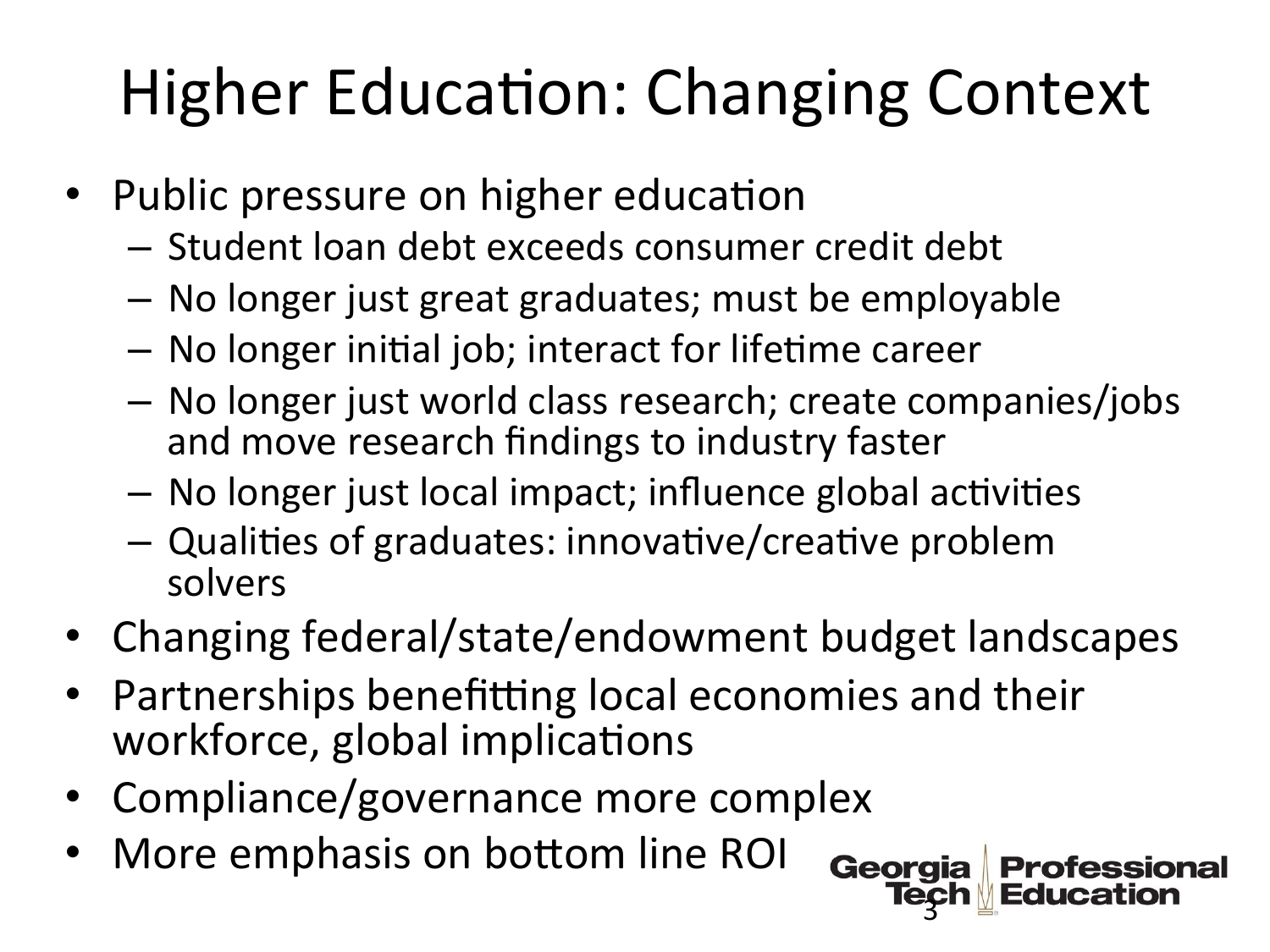# Global Influences

- Technology rapidly influencing jobs
- Technology enhancing learning
	- $-$  Online around for some time, as has cognitive aids
	- $-$  New abilities, for residential and online
- Power of the human network
	- Circa 2010, Global 'think tank' at Aalto University
		- A new sociology of learning & work
		- Not only personal, but for network gain
		- Not random encounters, but meaningful networks
- Return on investment
	- $-$  Internal: recover costs before next technology
	- $-$  External: recover education cost through impacts

Georgia

**Professional**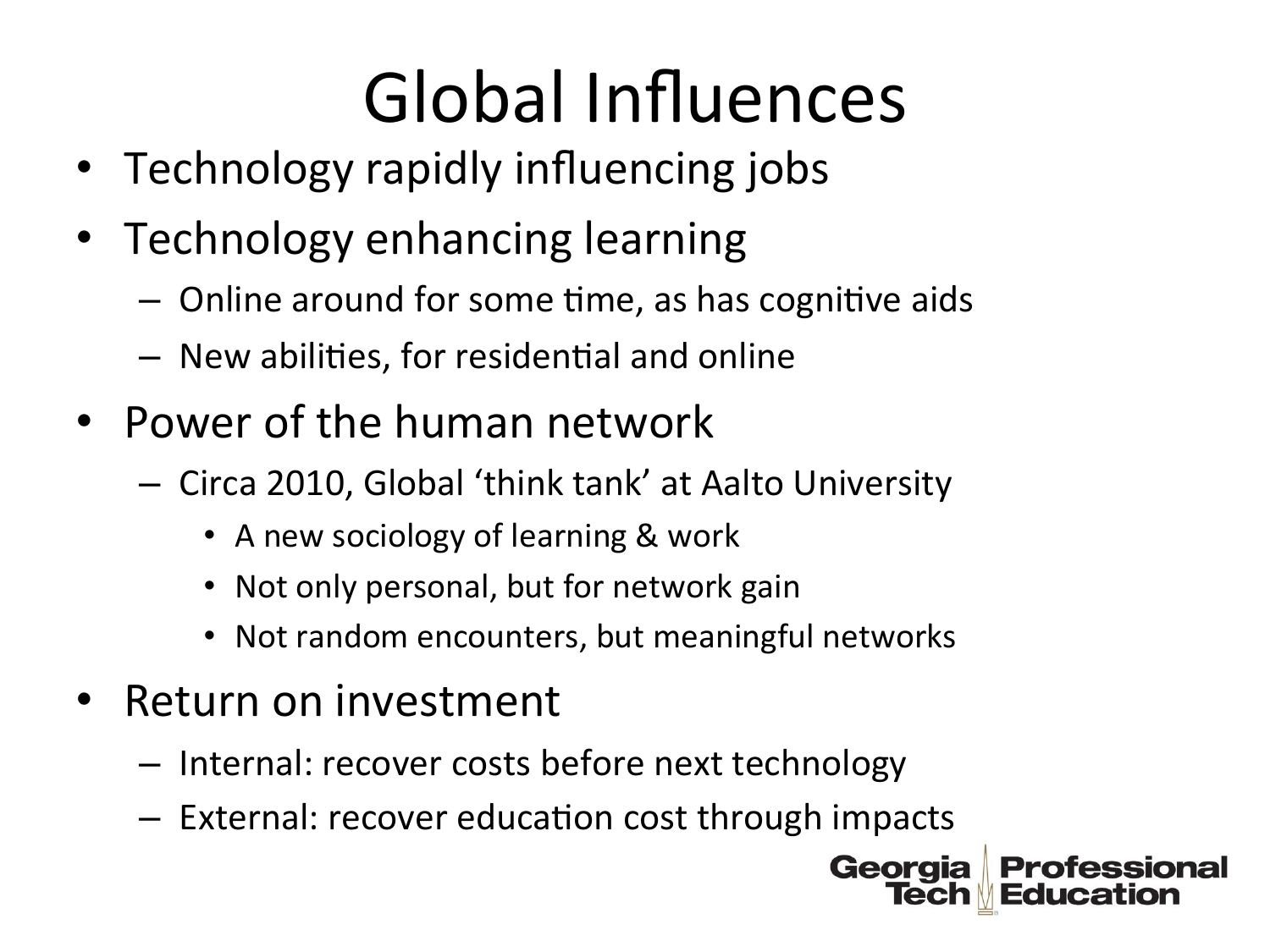# Concrete Next Steps

If faculty interested:

- Consider focused/measurable partnerships
	- $-$  External, augment capabilities
	- $-$  Internal, seek out potential expertise
- Seek industry support
	- Changing workforce & corporate strategies
	- $-$  Alternative to federal research programs
- Provide student services for online (campus partner)
	- $-$  Adult learners have different needs
	- Showcase relevancy
	- $-$  Course/program completion may not be right metric

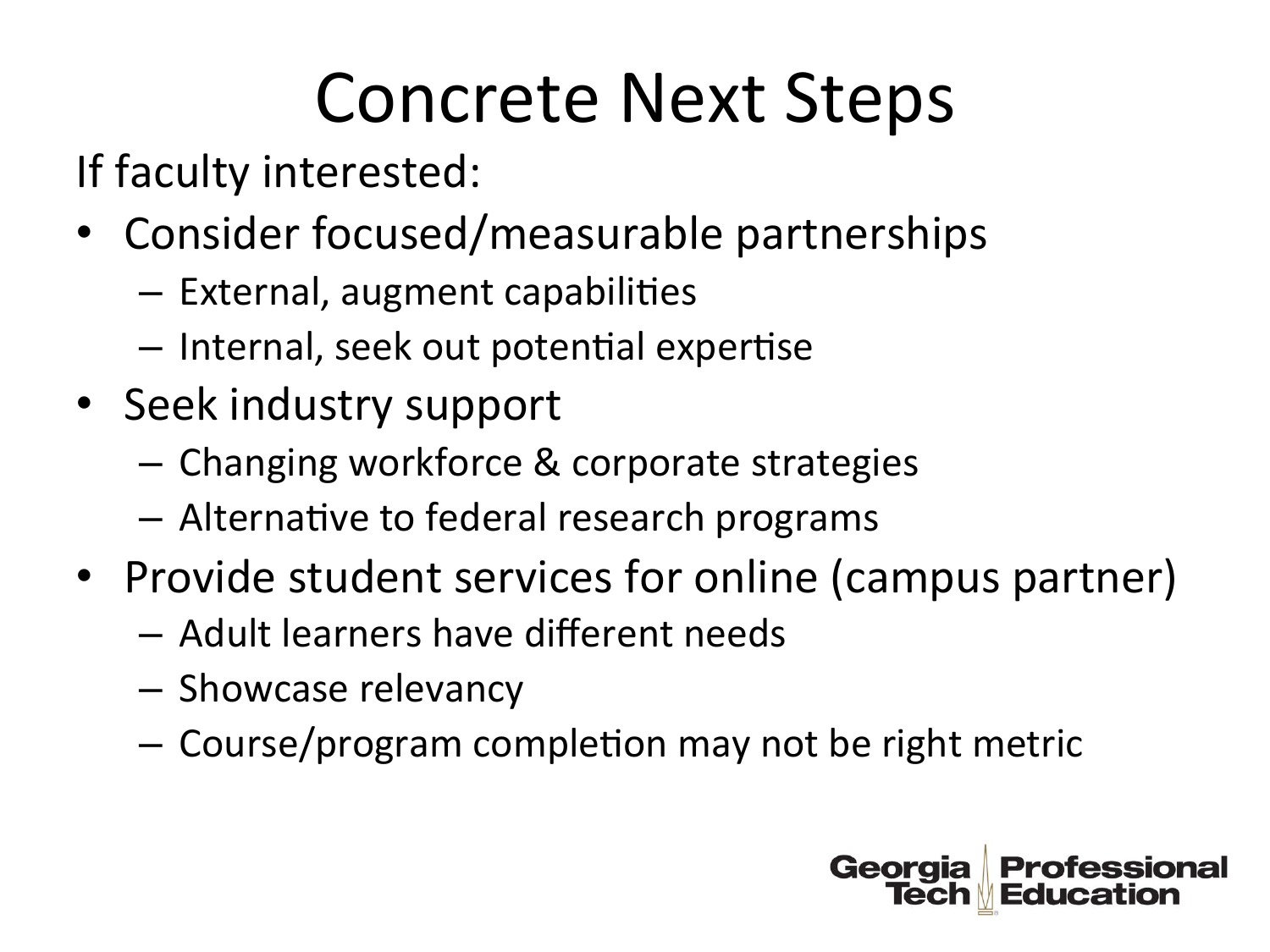# Stanford ONLINE

John Mitchell Vice Provost for Online Learning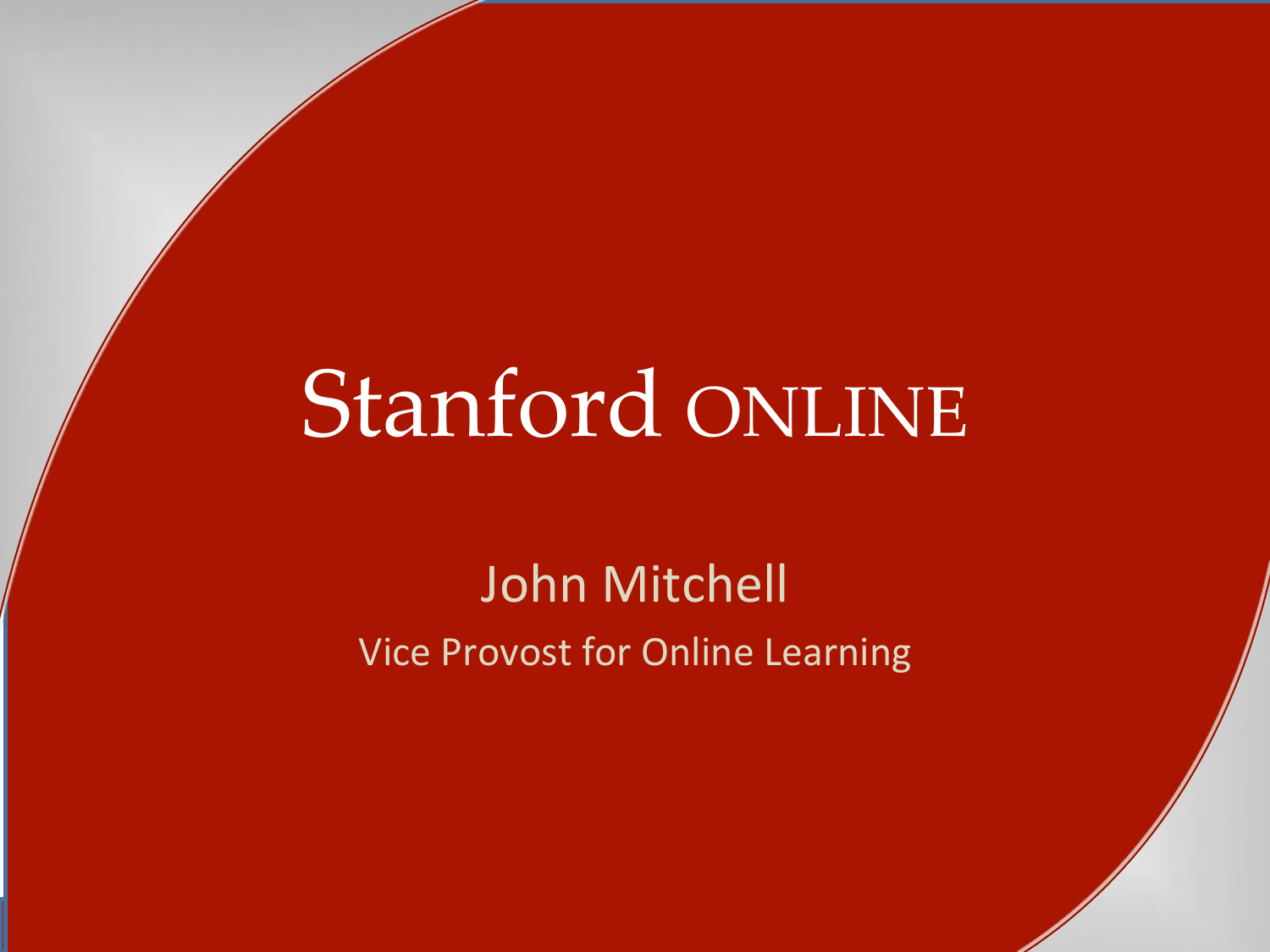### Pivotal moment in higher education

- Educational demands of an info-based society
- Rapidly improving digital technology
- Vibrant public debate about the cost, means and ends of higher education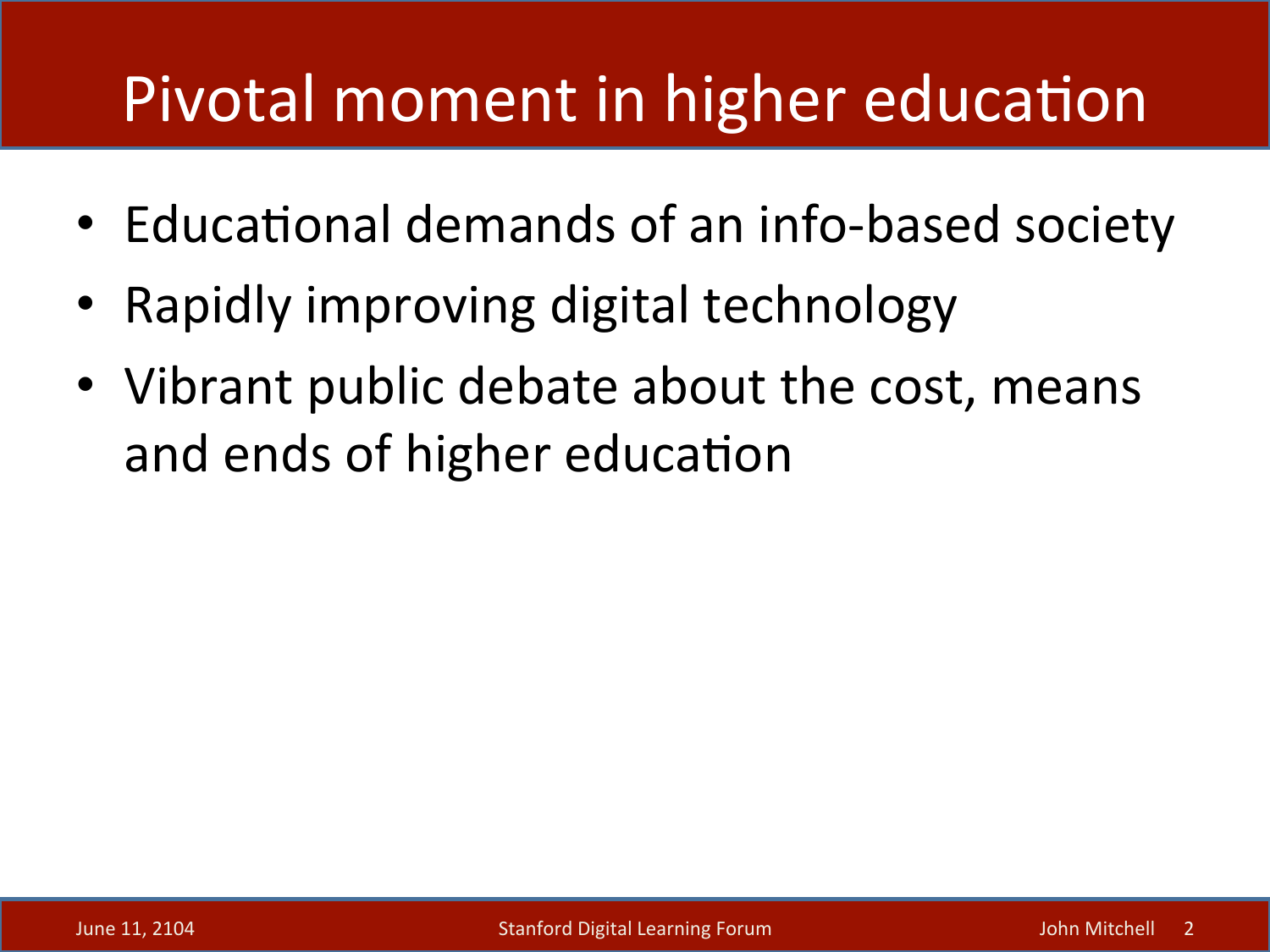# Distance learning is decades old



Stanford% **Instructional Television** Network "Largest single university provider of live graduate courses in the world" (1993)

http://news.stanford.edu/pr/93/931129Arc3033.html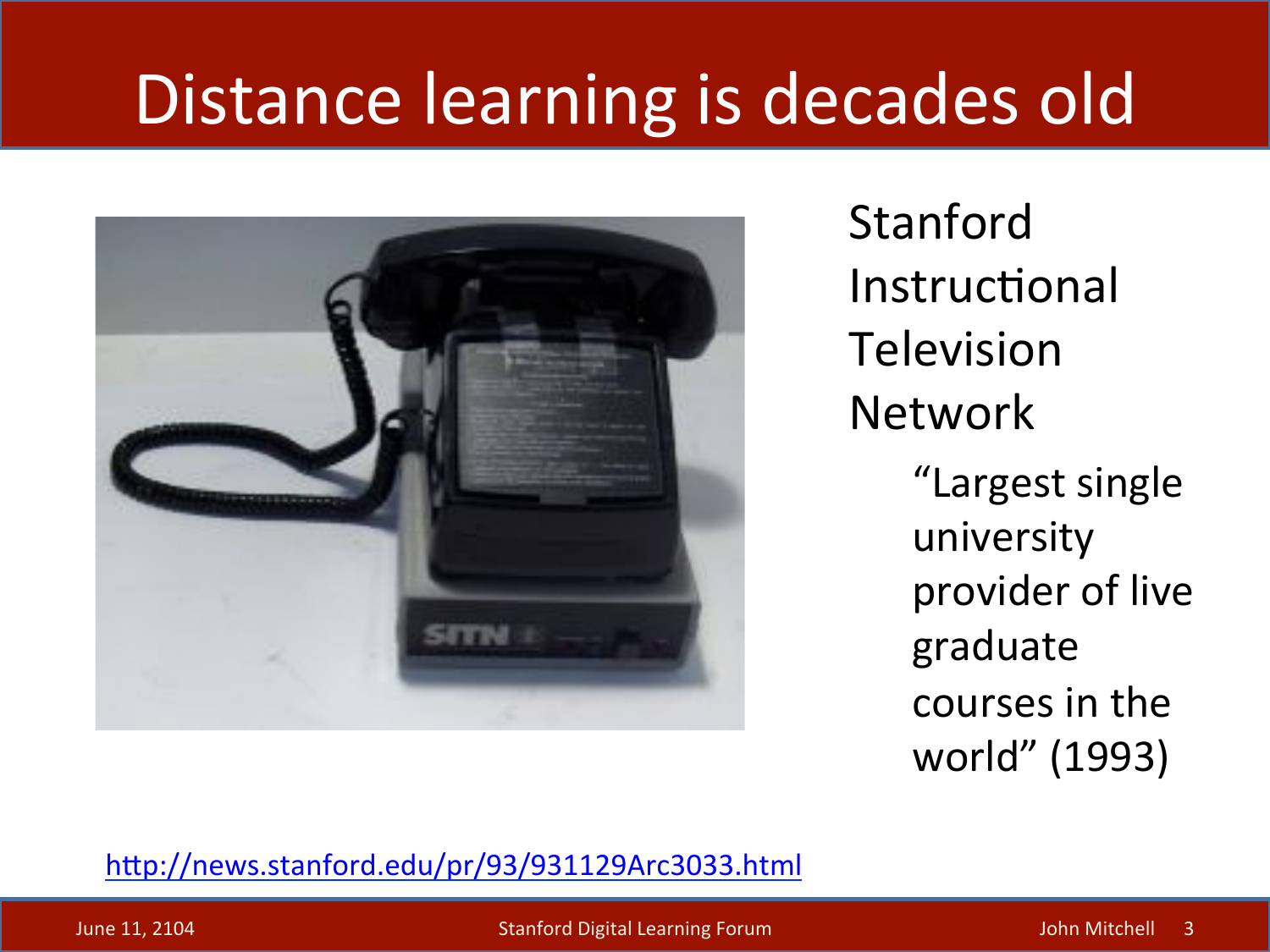### **Carnegie Mellon University**



### WHAT WE DO

### The Open Learning Initiative offers online courses to anyone who wants to learn or teach.

Our aim is to combine open, high-quality courses, continuous feedback, and research to improve learning and transform higher education. Learn More >



#### **RECENT NEWS, EVENTS + MEDIA**

Updated Webinar Dates

OLI Anatomy & Physiology Faculty Weblinar,

Candace Thile at UCLA for "Leveraging innovations in Online Education"

See all Nevo, Events + Media

June 11, 2104

### **JEATURED**



### **Stanford Digital Learning Forum**

### WHAT PEOPLE ARE SAYING

I recognize in these difficult times that there is no silver bullet. That no one thing is going to solve our education problems... but, I'm telling you this is a huge step forward, the work coming out of OLI.

Dr. William E. "Brit" Kinvan, Chancellor, University System of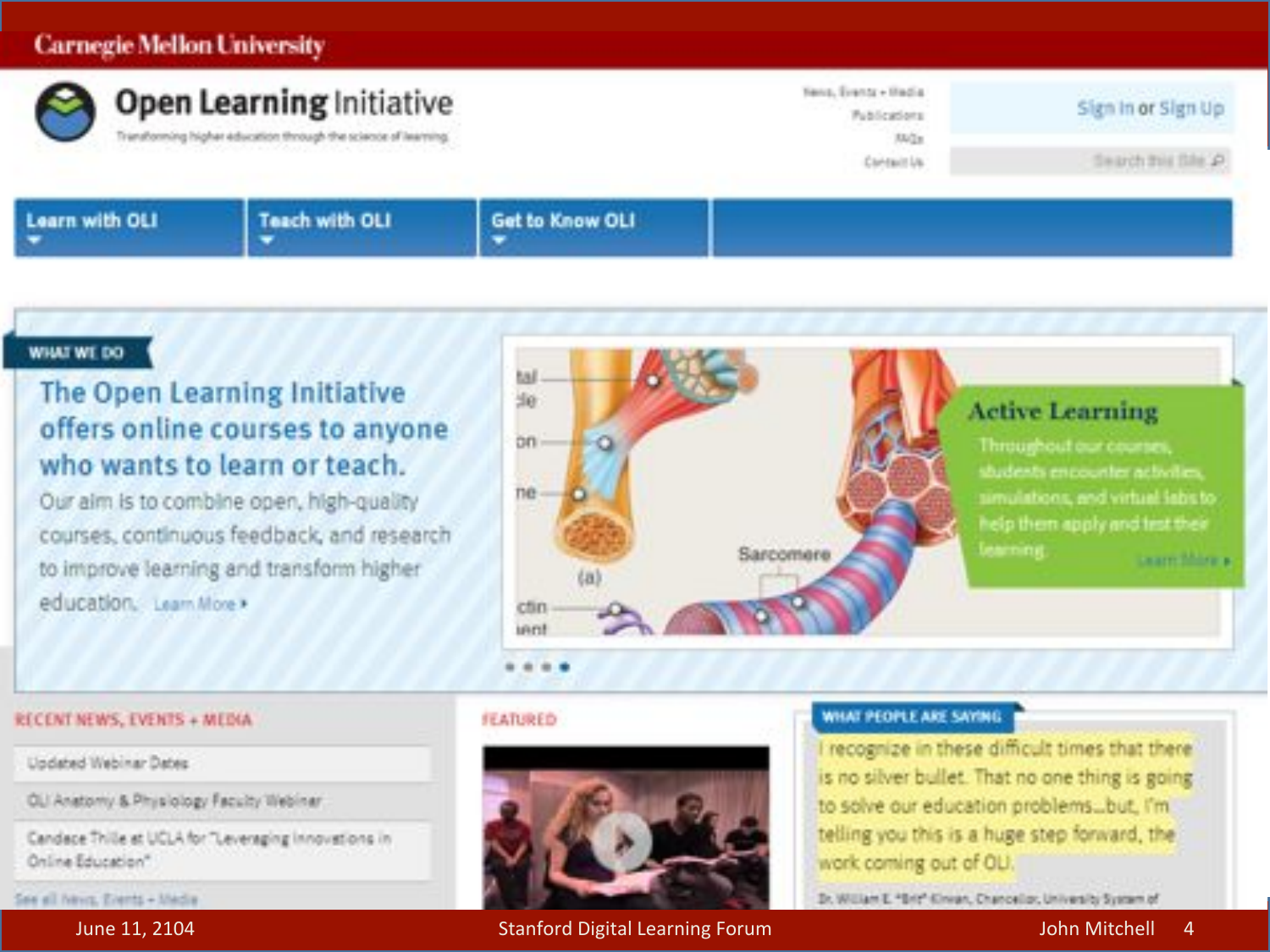## Change takes time



### Apple Newton, 1987



Palm Pilot, 1997

### iPhone, 2007

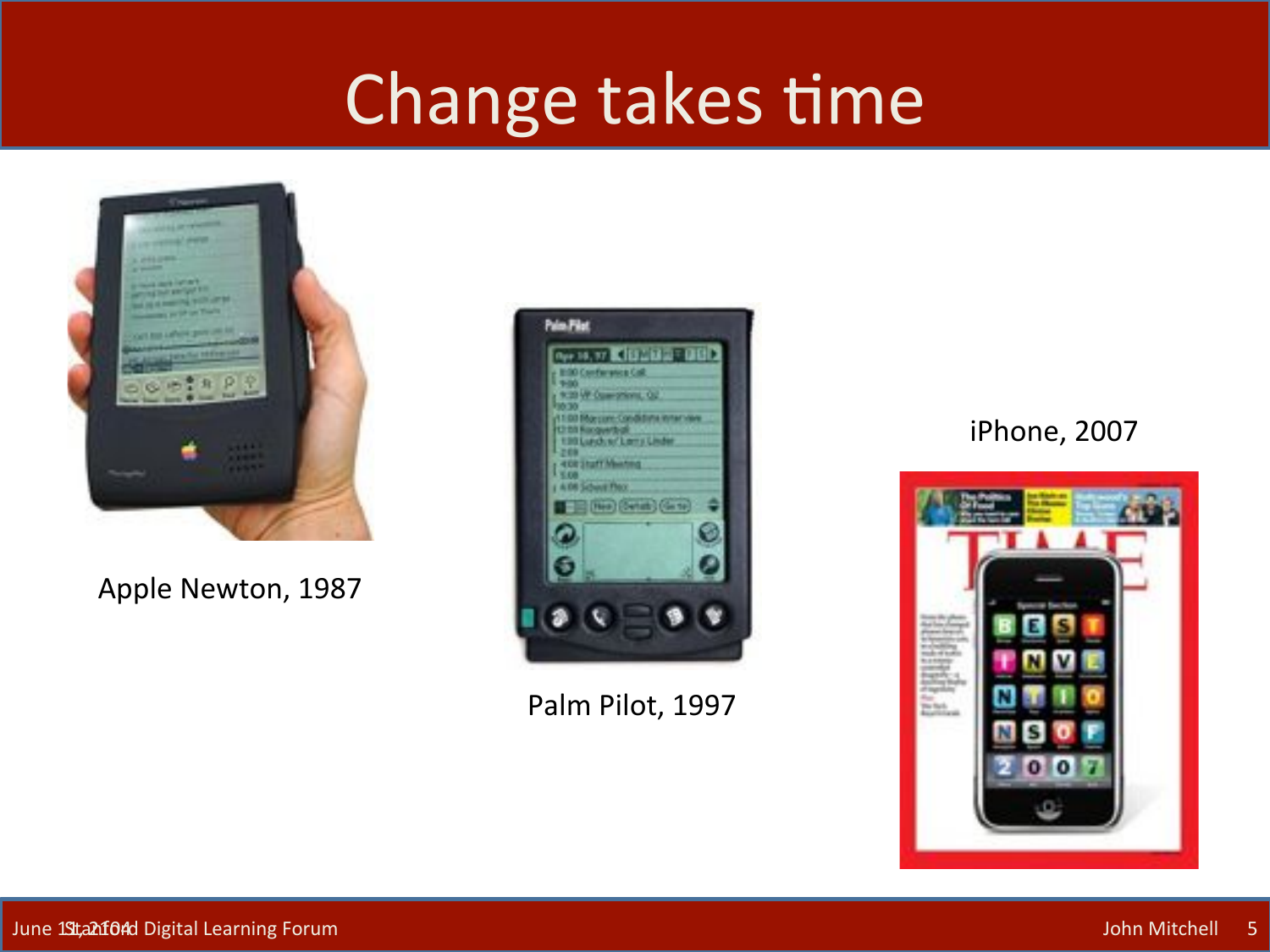# CS has much to offer

- Forward-looking interdisciplinary field, open to new frontiers, new applications
- Know how to manage teams, address scale
- Our technology is everywhere

As academics we can

- Help advance learning for our institutions, broadly
- Improve teaching and learning of CS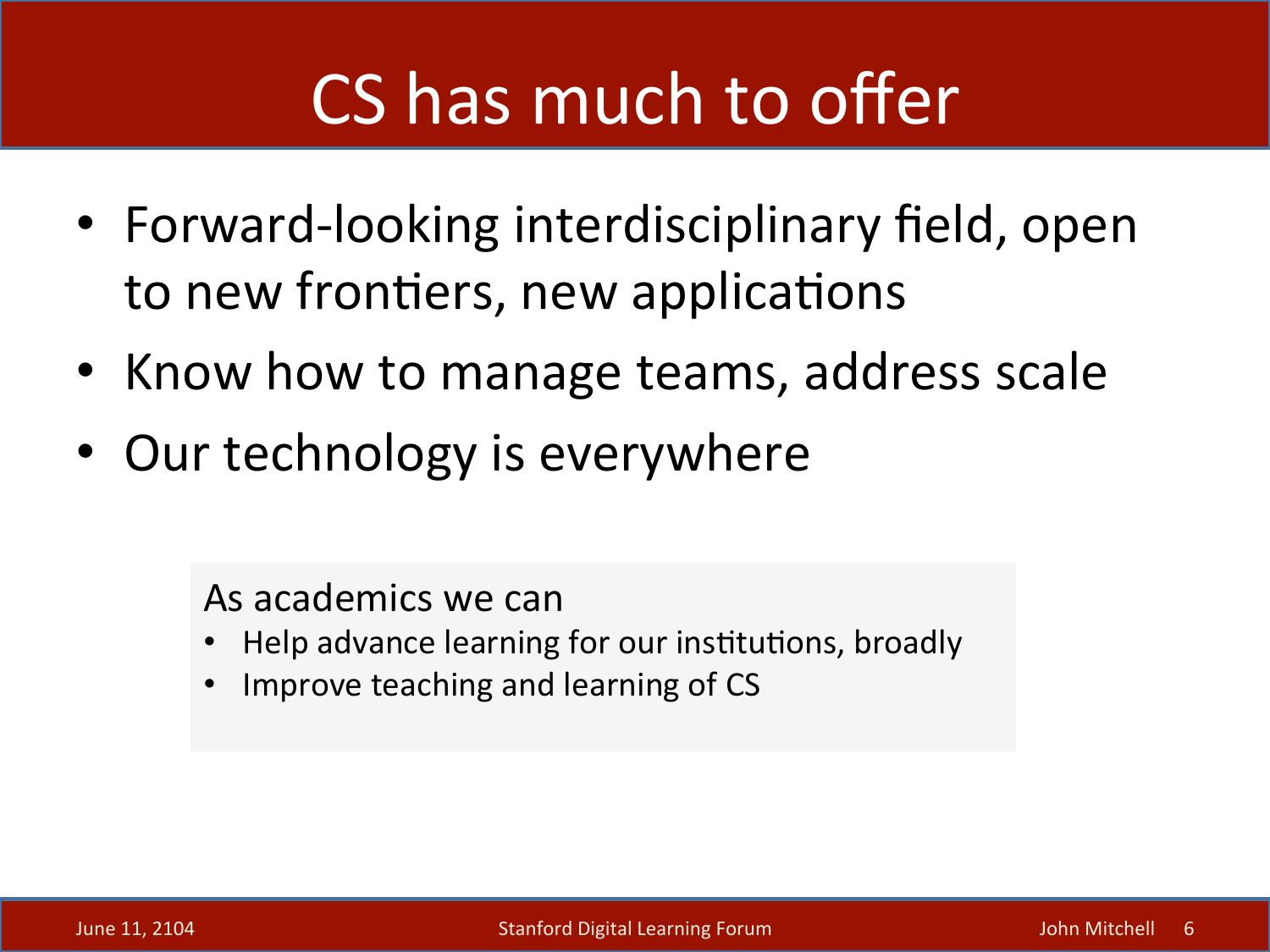### Vice Provost for Online Learning (VPOL)

#### **Stanford Universit**

Stanford office of the Vice Provost for Online Learning

ABOUT ID& PESADOY PLATFORMS PRODUCTION STANFORD ONLINE OPENIDE NEWSALEVENTS

#### Allega Vitata

The Office of the Vice Process for Driline Learning (VPOL) advances **Bandhouthours** welling beaming initiations and research, providing monotonic advertised pportunities to Stanford student by transforming the way learning is sigarized in our classrooms and far beyond them. We foster collaboration with other education organizations by sharing course material, data driven research, and source code for enhancements to our open source platform OpenEdi We make courses available to lifelong learners everywher through Stanford Online, Wa what we do through creat vative use of ted we share what we learn a



### **Stanford ONLINE**



of the world

learning? Read our new blo Signal, curated by our tex **Insultional designers** 

Barters VPOL

**Visit Signal Blog** 

Learning Opportunities

#### The Future of Learning

Codewater Billyfrok.at re artificially intelligent bytor for students stanford jo/1/VFEM stanford in/1 (MAVias Lead Man

HOME COURSES NEWS&EVENTS ABOUT OPENEDX FACULTY RESOL

istructor Aneesh Nainani us seed grant to flip Stanford's

Transformation of Teaching

COURSE DESIGN AND PRODUCTION

**History Complete Hill** 

The Office of the title Process for Druste Learning (MVX.) provide apert to Stanford faculty and staff for source sholan and

#### VICE PROVOST FOR ONLINE LEARNING

Incubation

Sharing as we innovate: Stanford Dollin is a university the coordinated by the Office of the Vice Pro for Deline Learning (VPDL). As we develop new capabilities to enhance teaching and learning on our physical campus write pharing your work worldwide through publicly available courses, teaching strategies, and research Redings on digitally mediated instruction

Education Reimagined - Sal Khar Movember 14, 2013 Public Fairure - the art and science of oridine learning environments November 19, 2013 **1005** Industrialism Security #1 December 3, 2013 office induceration Section #4 January 21, 2014 See More Events v Speaking Engagements UCLA Marschak Californist November 8, 2013 Surviving the 'End of Higher Education': Technology and

Search Roughe ... . Q

Perhapspiral tenovation November 13, 2013 CLIM! Keynols December 5, 2013

Advance the understanding and use of new technologies and pedagogical methods, for Stanford students and faculty and in service to higher education and lifelong learning

> online stanford edu vpol.stanford.edu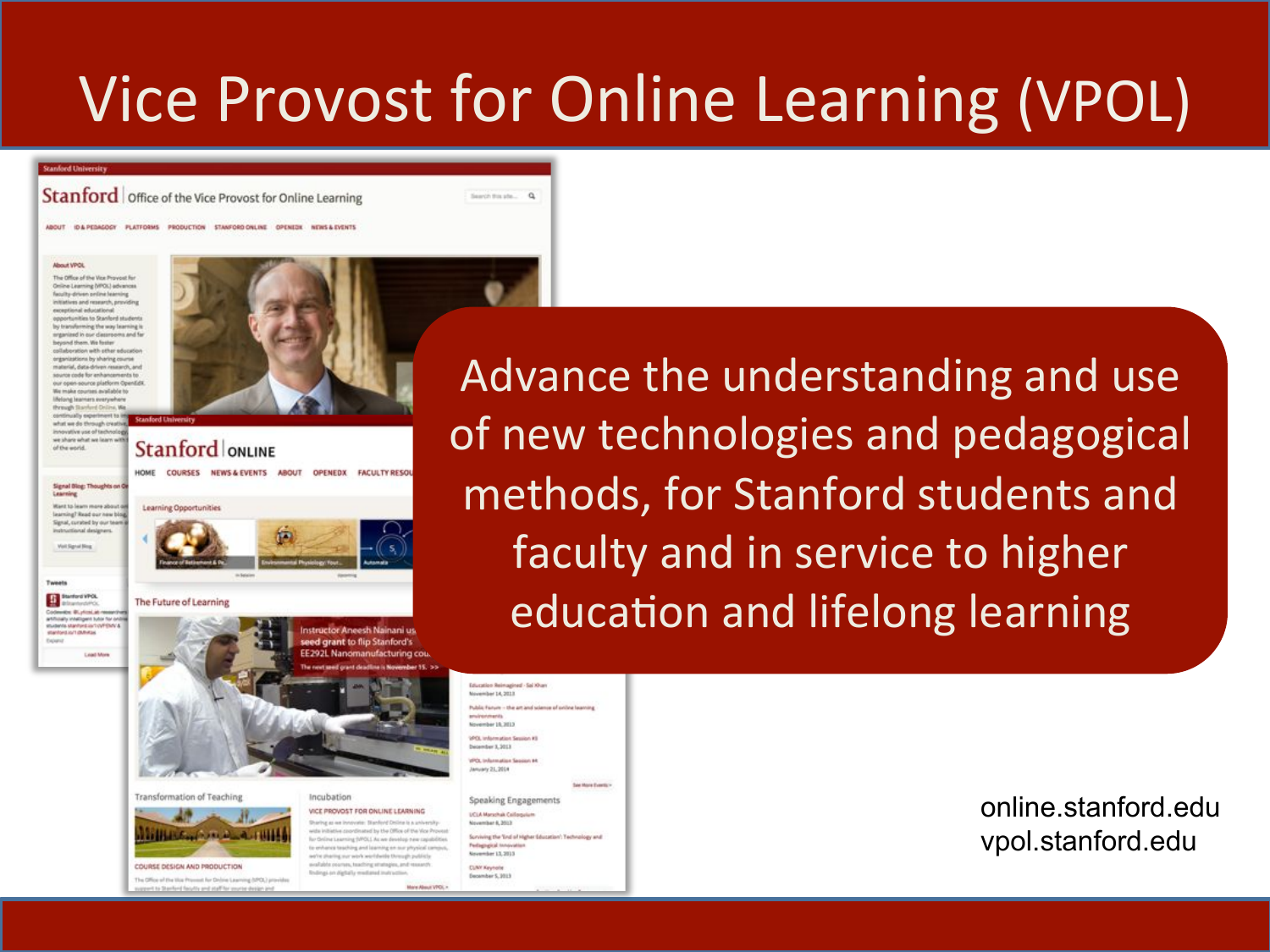### Development process



Publication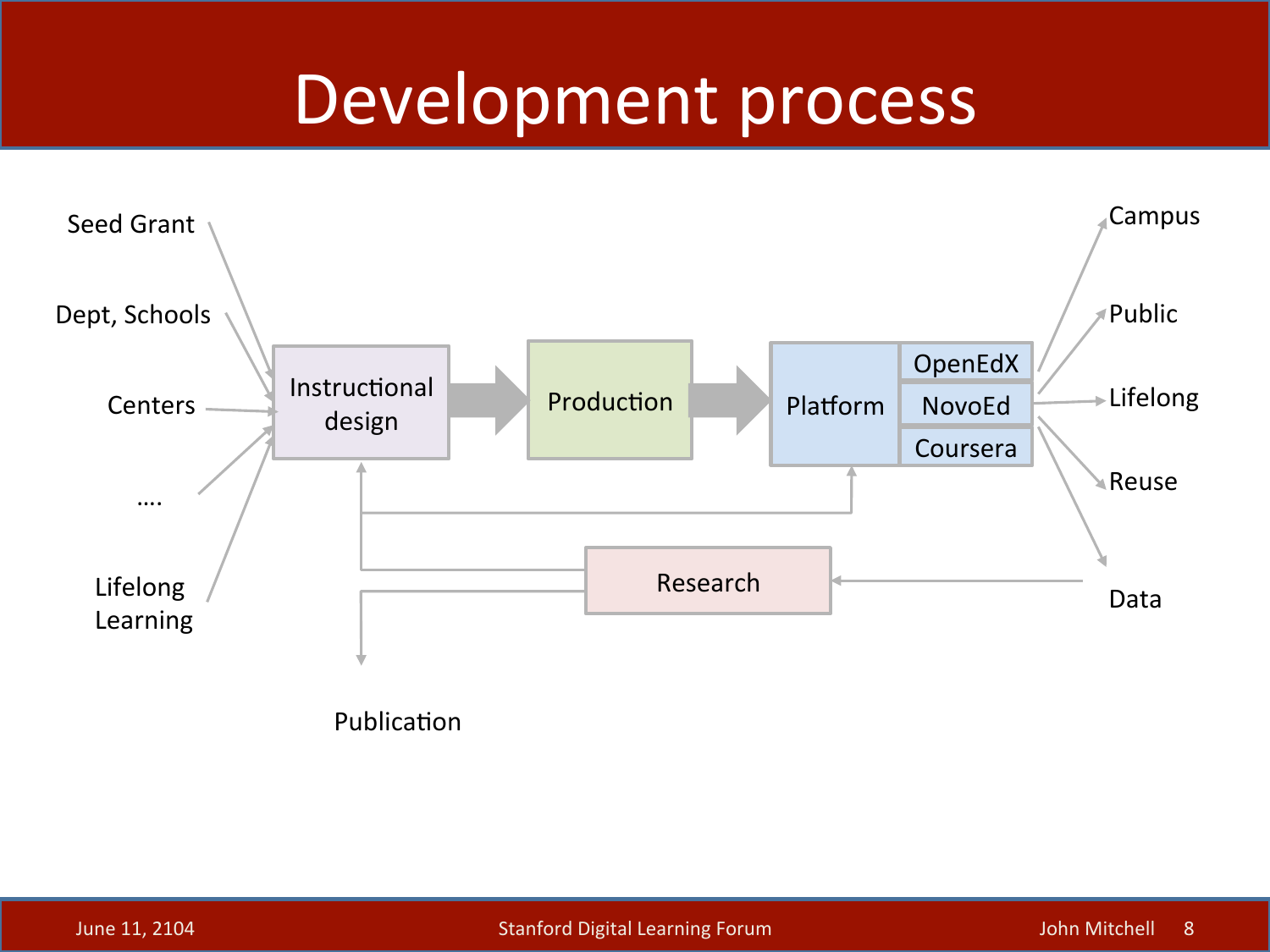

2013 IN REVIEW

**Harnessing New Technologies and Methods to Advance Teaching and Laureing at Stanford and Beyond** 



http://www.stanford.edu/dept/vpol/vpol-files/2013\_Report/Stanford\_Online\_2013\_In\_Review.pdf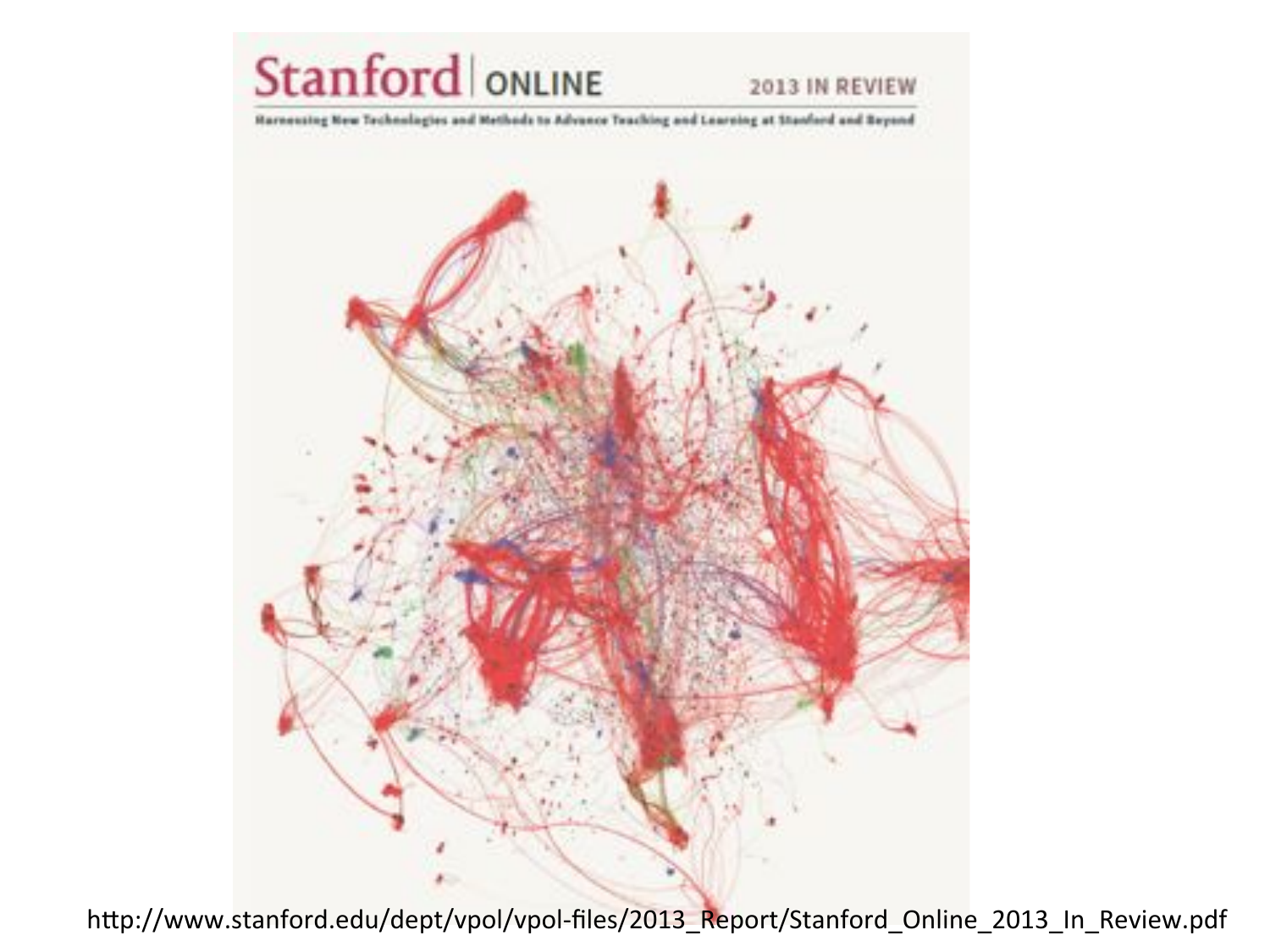### Lessons learned

- Promising technology supporting innovation
- Value and excitement of large audiences
- Tremendous research opportunity

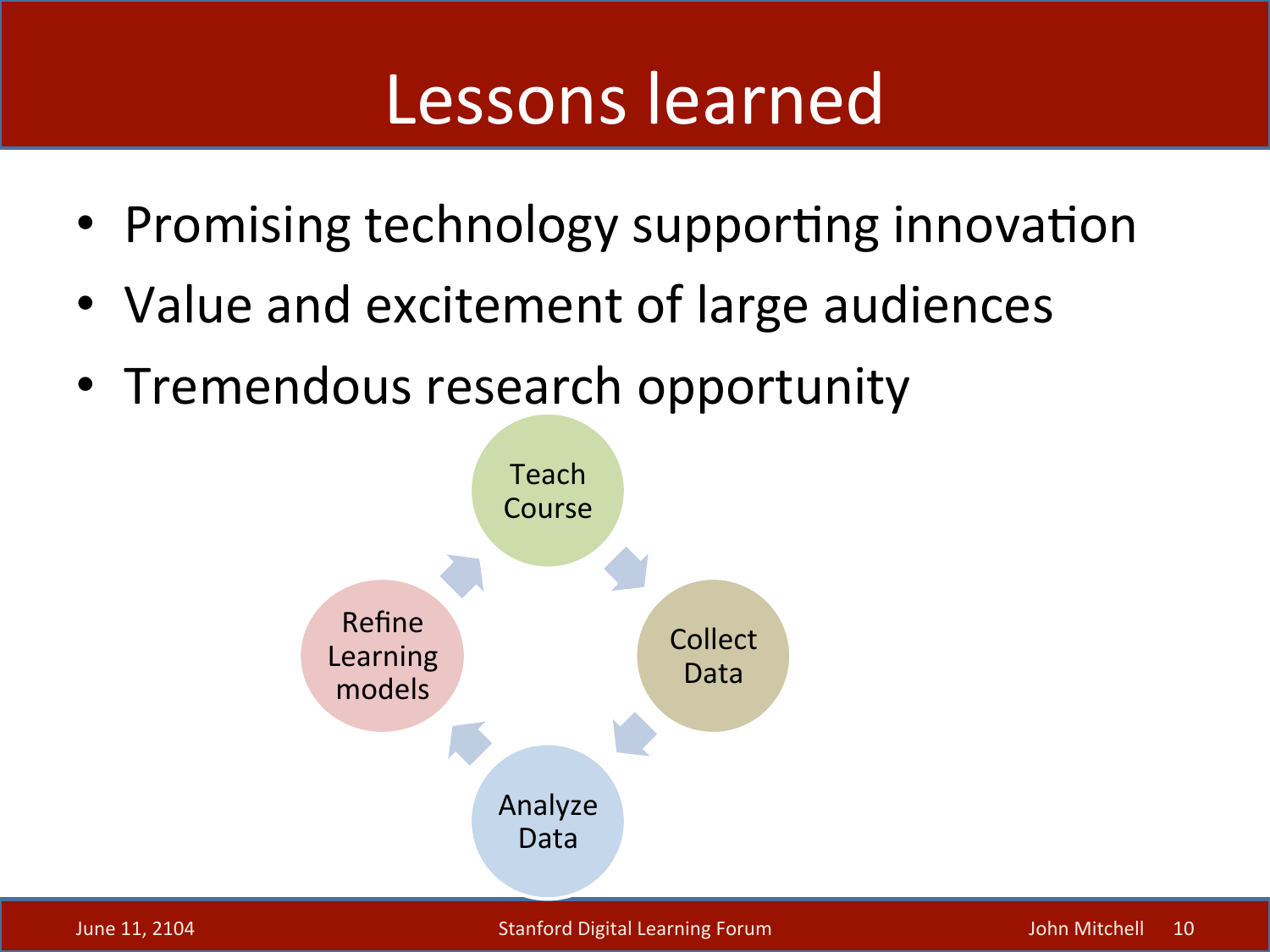### We are Progressing Along Two Curves

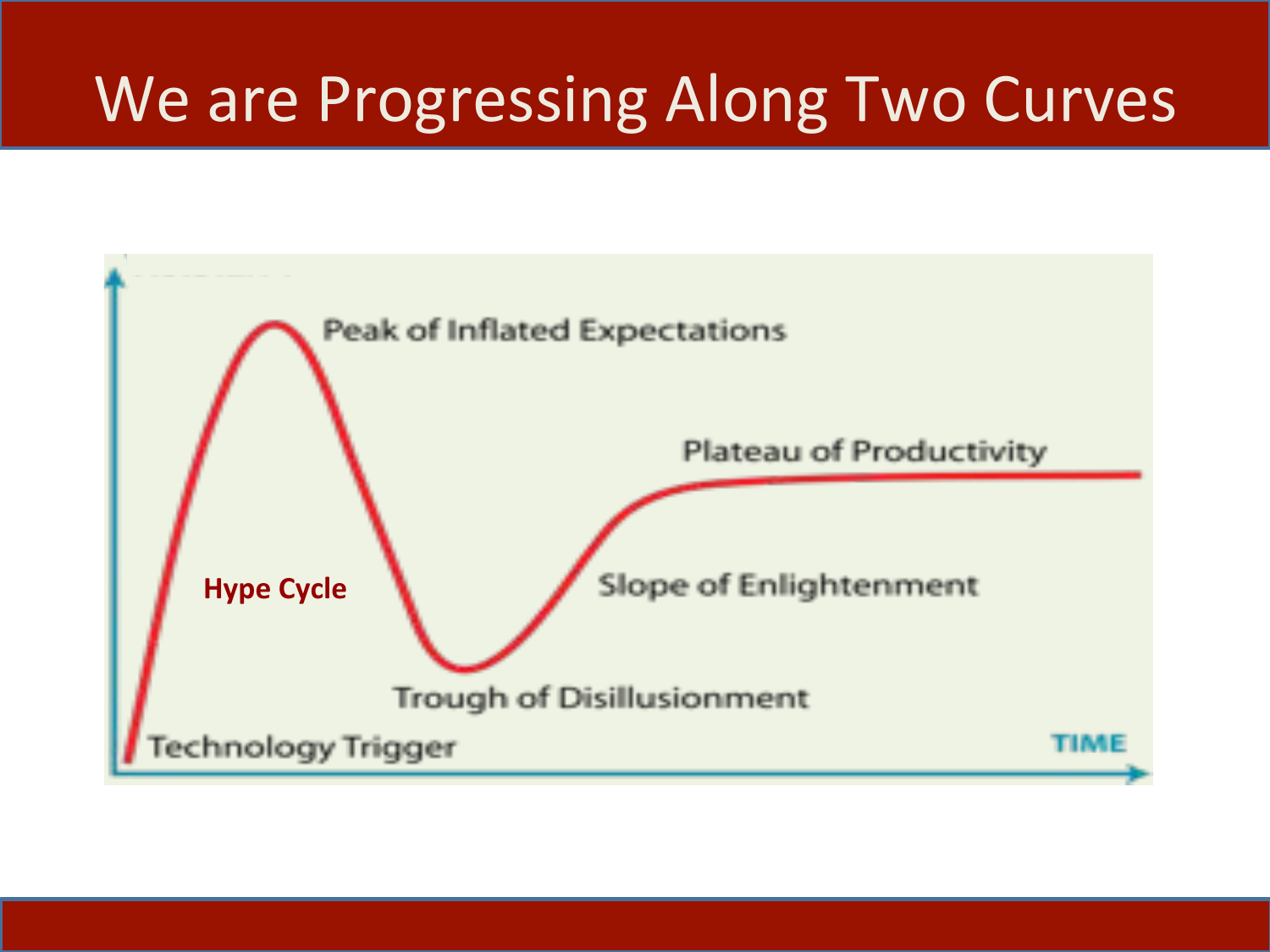### We are Progressing Along Two Curves

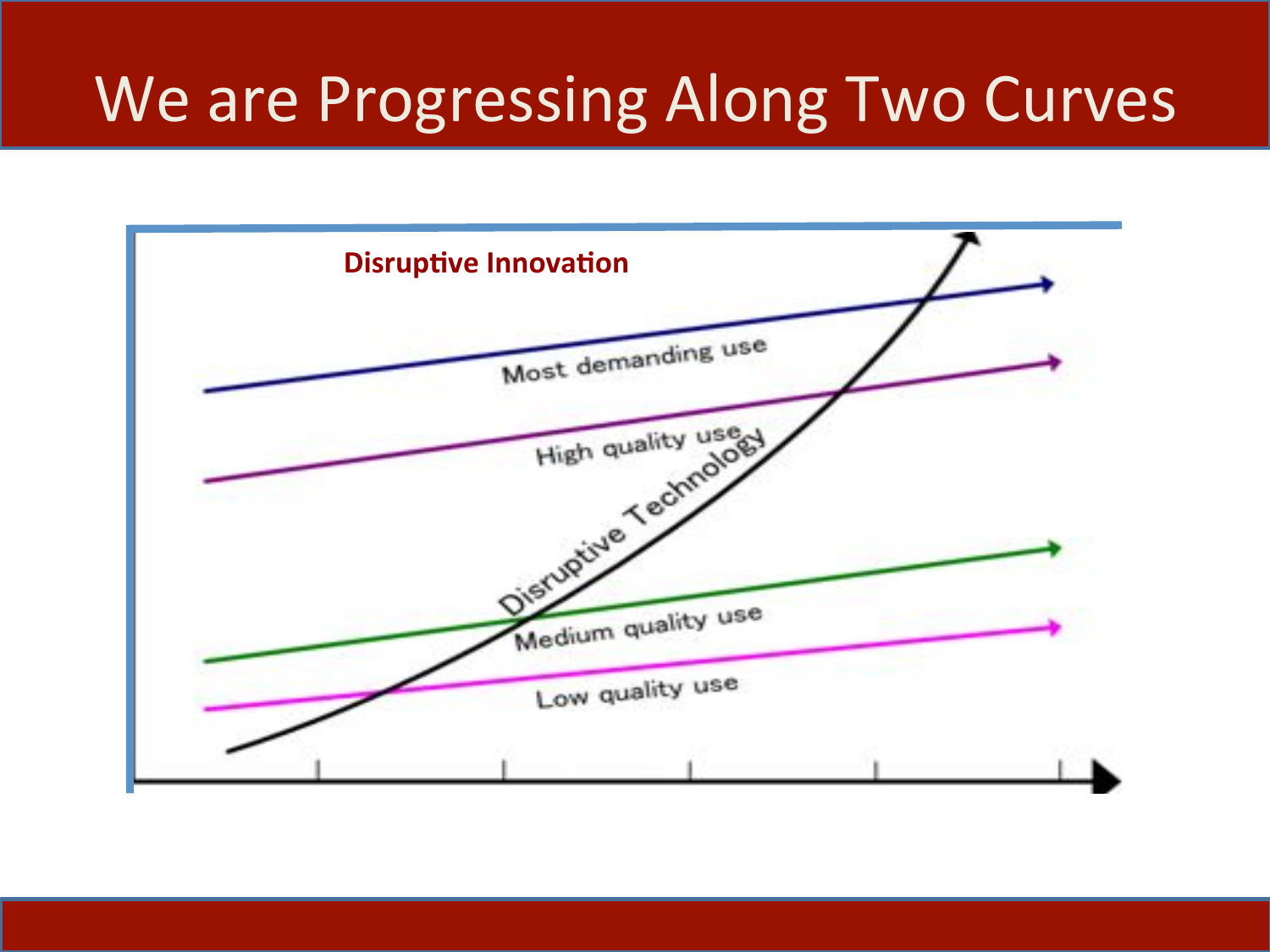# Directions for future

- Research-based teaching
- Teaching-based research
- Online tools, resources, programs
- Experiential learning